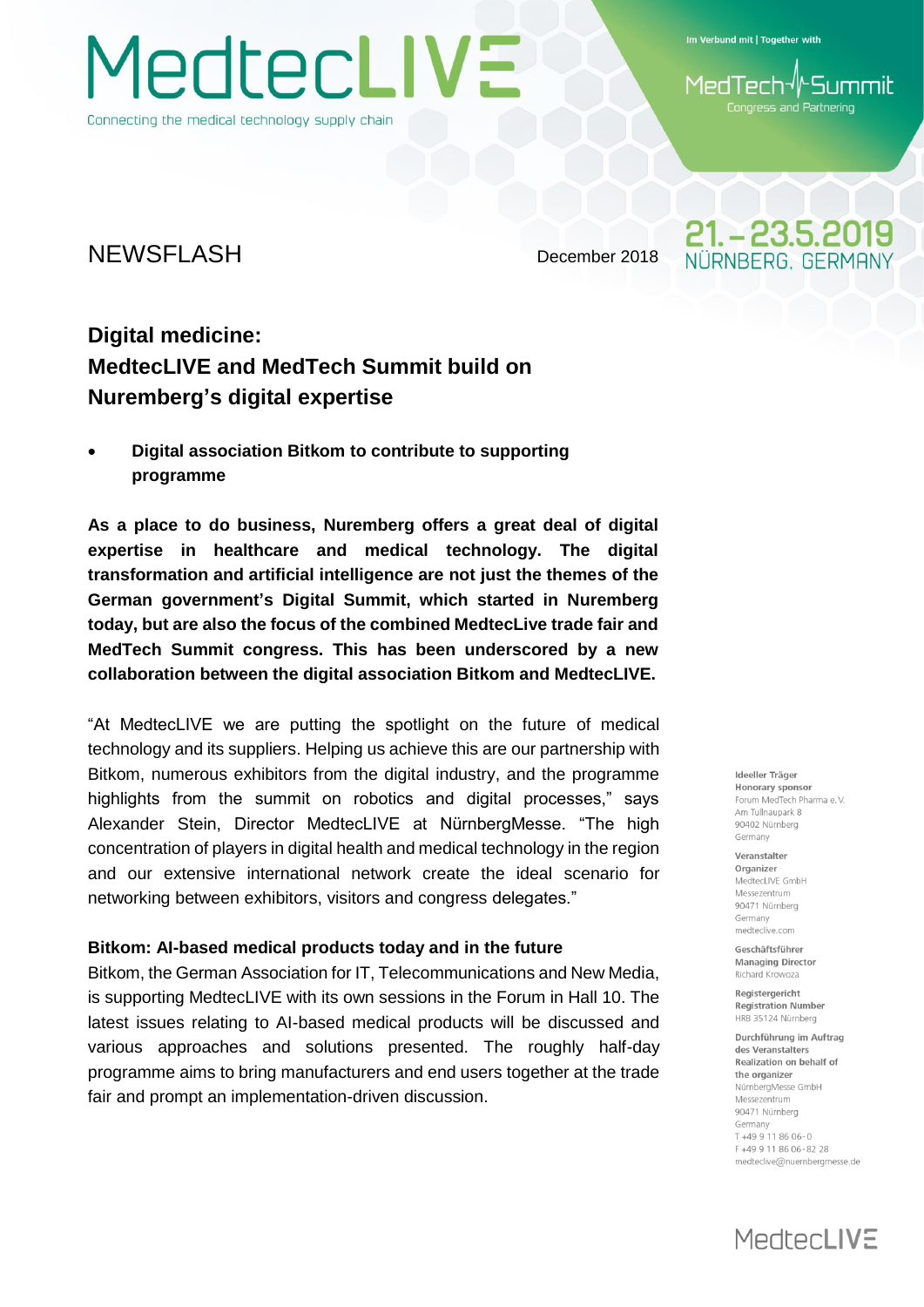# **/ledtecLIVE** Connecting the medical technology supply chain

Im Verbund mit | Together with

and Partnering

#### **Digital hub Nuremberg**

The Metropolitan Region of Nuremberg is not just home to a medical technology cluster featuring global players like Siemens Healthineers and a large number of mid-sized enterprises; it also has a vibrant start-up scene ensconced in two medical technology start-up centres and many other locations meanwhile around the city. At the Friedrich Alexander University Erlangen-Nuremberg, academics are conducting interdisciplinary research into medical technology, while the Georg-Simon-Ohm University of Technology in Nuremberg is also training the next generation of medical technology specialists. There are close links with the "digital scene". Start-up centres like the Zollhof in Nuremberg focus on supporting digital health startups and bring together digital inspiration and healthcare expertise. The MedTech Summit programme also explores digital topics, including data protection, secure data transfer routes and Big Data applications.

"In the region itself, MedtecLIVE finds the ideal conditions for providing a platform for genuinely innovative projects and exhibitors. With our distinctive international focus and networking we are creating a unique dialogue and business platform. Thanks to its geographic location at the heart of Europe and good connections by plane, rail and road, MedtecLIVE can easily be reached from all over Europe," Stein promises.

For more information please go to: **www.medteclive.com/en**

#### **About MedtecLIVE and MedTech Summit**

MedtecLIVE is a leading networking platform for the international medical technology community. The trade exhibition's offering covers the full process chain in the production of medical engineering equipment, from prototypes to ready-for-market products. Leading companies, associations and institutions will engage in networking at MedtecLIVE to cultivate contacts, share ideas and create new innovations. At the prestigious MedTech Summit Congress & Partnering, experts and scientists will discuss future industry trends on an interdisciplinary basis. MedtecLIVE and MedTech Summit will be held from 21 to 23 May 2019 in the Nuremberg Exhibition Centre. The exhibition organiser is MedtecLIVE GmbH, a joint venture of NürnbergMesse and UBM. The MedTech Summit is organized by the Bavarian State Ministry

## 21. - 23.5.2019 JÜRNBERG GERMAI